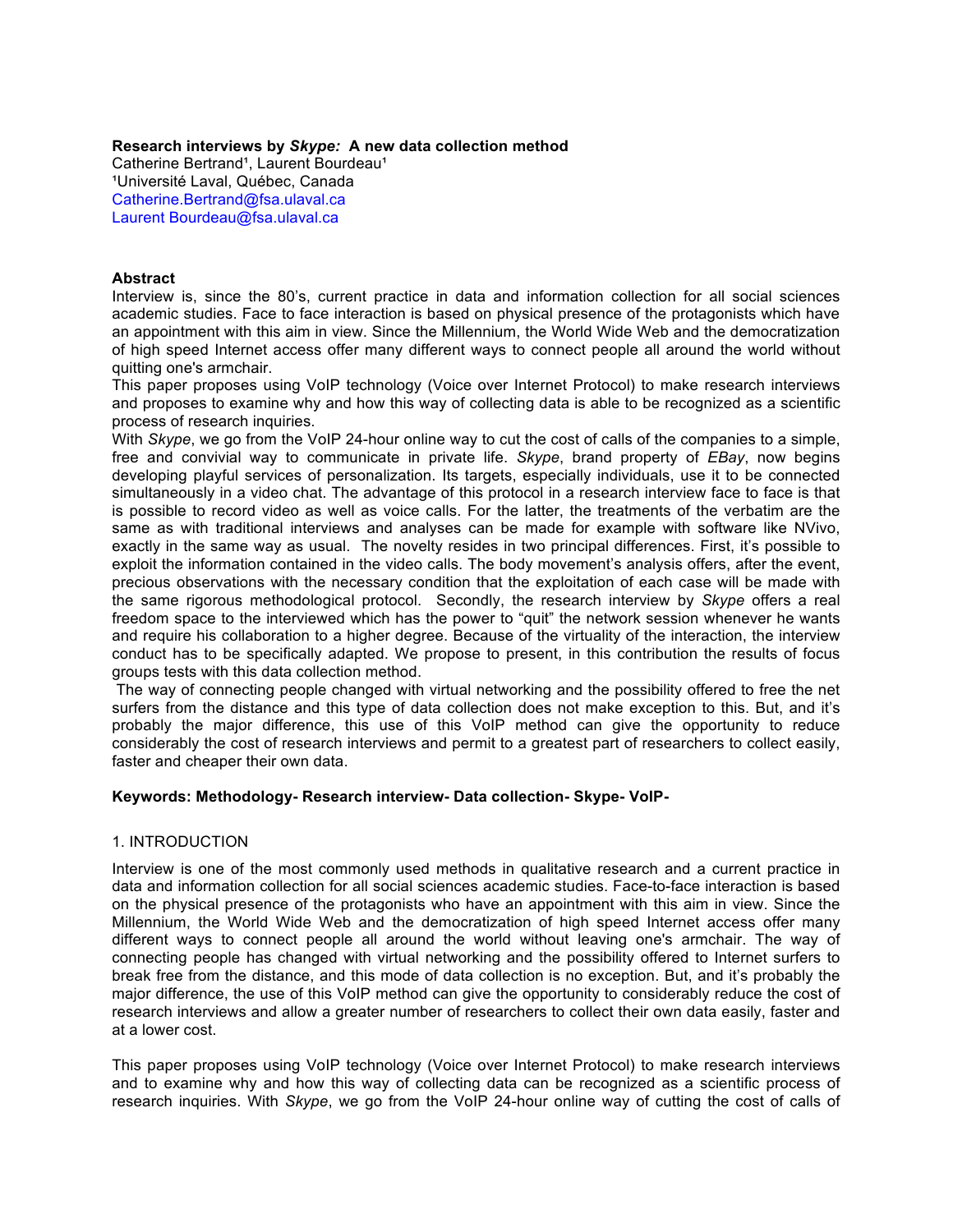companies to a simple, free and convivial way to communicate in private life (For more information see: http://www.skype.com). *Skype*, brand property of *EBay*, is now beginning to develop playful services of personalization. Its targets, especially individuals, use it to be connected simultaneously to a video chat. The advantage of this protocol in a face-to-face research interview is that it is possible to record video as well as voice calls. For the latter, the treatment of the verbatim is the same as with traditional interviews, and analyses can be made, for example, with software like NVivo, exactly in the same way as usual. The novelty resides in two principal differences: First, it's possible to exploit the information contained in the video calls. The analysis of the body's movements offers, after the event, precious observations with the necessary condition that the exploitation of each case will be made with the same rigorous methodological protocol. Second, the research interview with *Skype* offers a real free space to the interviewed who has the power to "quit" the network session whenever he wants and require his collaboration to a higher degree. Because of the virtuality of the interaction, the conduct of the interview has to be specifically adapted. We propose to present, in this contribution, the results of focus group tests with this data collection method.

This paper is built as follows: first, it discusses communicational human interactions by surveying the literature. Second, as the literature review suggested, it proposes a conceptual design from which we build the survey guide. Third, in order to assess pattern matches between theoretical and observed patterns (Trochin, 2006), it justifies the choice of a focus group approach and reports our empirical research results. Finally, it concludes with the qualitative methodological applications and future research avenues.

# 2. HUMAN COMMUNICATIONAL INTERACTIONS

For over three decades, qualitative researchers focusing on the needs of alternatives to face-to-face interviews have explored mail and phone interviews (Dillman, 1978).

Since the beginning of the third millenium, the Web 2.0 has been a way to make interactional experiences fast, free, secure (Lin et al. 2008) and fun (de Rosnay, 2006).

If face-to-face interviews continue to be commonly used, online research interviews are just beginning to be utilized in a way to have phone contacts through individual computers with the VoIP (Voice over internet Protocol) (Hay-Gibson, 2009). Skype uses this protocol and arrived in the VoIP services horizon as a particular application, using the P2P (peer-to-peer) model; the personal computers of the community of Skype users, existing between interlocutors, process the information instead of server. The protocol (VoIP) used by Skype, considered as a revolutionary technology (Verbiest, 2007), codes the data which circulate by means of the other Skype users even if they are inactive, so the road is short, random and unique, and the data are almost untraceable.

This phenomenon is based on two principles: free information transportation by Skype community members and the maximum of six users' relays. So Skype is a medium for virtual communications and virtual "face-to-face" interrelations, based on a free principle, to connect people and build social links by the "strength of weak ties" (Granovetter, 1973). It has evolved from the VoIP 24-hour online way to cut the cost of calls of companies (Holtz, 2005) to a simple, free and convivial way to communicate in private life by audio calls and video conferencing. Since a few months, Skype has added the capability to record and stock these calls as video data with the Pamela software (For more information see: http://www.pamela.biz/en/).

The massive use of the Internet to connect people and transfer data is one of the way "through which is born a universal hyper-culture who transcends frontiers and interfering with antic dichotomies (economic/imaginary, real/virtual, production/representation, brand/art, commercial culture/high culture), re-configures the world where we live and the coming civilization" (Lipovetsky and Seroy, 2008: 7).

As early as the 1950's, a growing proportion of the social science literature discussed the interactional phenomena in human communication process.

On the one hand, in the spirit of McLuhan's work (McLuhan, 1964), which considers interviews through the technological media, this media being at the cornerstone of interactions, some researchers' studies tend to establish "comparisons between the process of knowledge construction in face-to-face and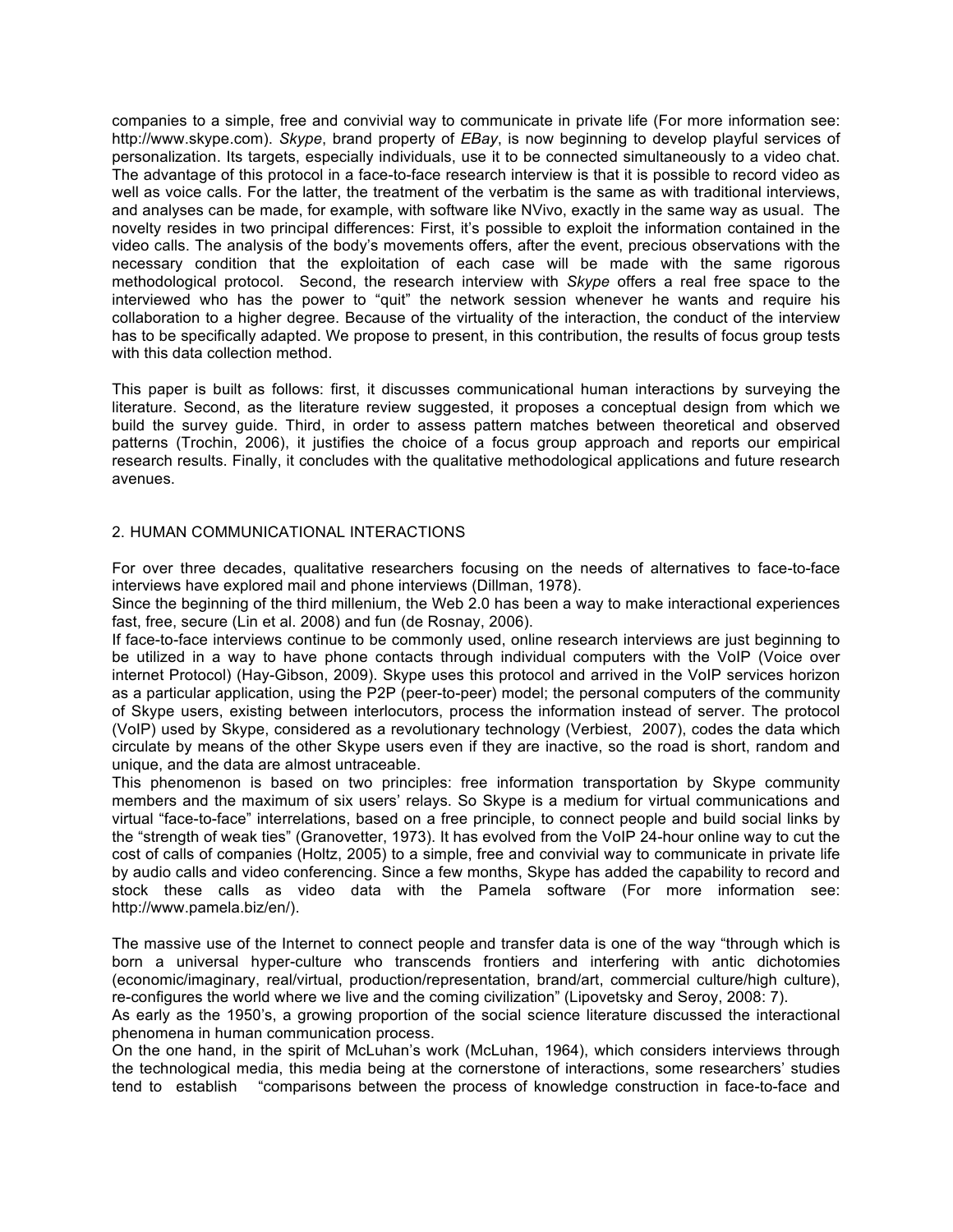mediated communication" (Williams, 1977) and between face-to-face and online interviews (James and Busher, 2009).

Some researchers specially worked on video retroaction developed in education sciences data construction (Baribeau, 1996), in all its space and time dimensions.

The management of space and its perception is cultural, as first introduced in social sciences by the School of Chicago (Grafmeyer, 1984) and later Hall (Hall, 1971) and in other instances, sociologist Francesco Alberoni worked on private and public space (Alberoni, 2000) and more recently, a few researchers investigated the use of video conferencing systems at home by exploring family values, confidentiality and privacy protection, as well as family ties reinforcement (Kirk et al, 2010; Judge and Neustaedter, 2010; Ames &al., 2010). It's not only space which is regarded at the virtual level, but also time.

With the Web 2.0 and the work of Harrison on "Media Space" (Harrison, 1997, 2009), audio-video connections in everyday life are investigated. As with the cellular phone a few years ago, a growing number of connected people put the focus on time dimensions: work time, entertainment time, convivial relations time, family time.... The quasi-permanent possibility to be reached quickly and freely blurs the notion of time dedicated to tasks and it is not only the distances which are transcended anymore, but also the compartmentalization of time (Crepel, 2006).

Some authors focused on the time dimension in virtual communications. There are different times in an interaction, not only the time in which comments are exchanged but also the time which allows every interlocutor to interact at a level of formal consciousness (the learnt codes of politeness, appropriate schemas of communication), but also at an informal one (Hall, on 1984).

On the other hand, taking Goffman (Goffman, 1973; 1974) or Garfinkel (Garfinkel, 1967) works on the socially situated interaction views, researchers focused on the non-verbal cues: behaviour (Probst & al., 2009; Buchwald & al., 2009), gesture (Tellier, 2009) or facial expressions (Ekman, 1993), as well as the interactions impacts on participants' perception behaviour ( Knapik, 2006).

As brain exploration and technological possibilities grow, experiments on the neuronal basis of social cognition in interpersonal interactions have merged since a few years (Haxby & al.,2000; Hari & al., 2009), as well as works on virtual interactions and artificial intelligence (Kenny & al., 2009). Considering interaction as an "intersubjective experiment integrated in relational process" (Bravo in Plantin & al. 2000), non-verbal data merge not only emotions but also valences, mood, feelings (Cahour, 2006). From another perspective, the idea of an emotional adaptation capacity considered as a competence was introduced in management fifteen years ago (Goleman, 1995, 2000).

We agree with the point of view of communication anthropology which defines verbal and behaviour data in a "free variation report" (Winkin, 2001). So, verbal data live apart from the other components and they are able to fight each other if one digresses in a voluntary control action of the subject's emotional expression. This theory of communication is the basis of the works on Facial Action Coding System (FACS) (Ekman & al., 2002) which associate facial expressions with feelings.

Finally, face-to-face communication, as the collective and coordinate acts of participants who share linguistic and paralinguistic information in a co-located time and space, creates a shared knowledge as Clark and Schaefer demonstrated (Clark & Schaefer, 1989).

# 3. RESEARCH OBJECTIVES

This experiment was born with our own private utilization of Skype. While we became more and more familiar with it, we imagined that it could be a solution to conduct virtual face-to-face research interviews because of the possibility to record voices and easily analyse the data with software like N Vivo 8 (http://www.qsrinternational.com/) or Transana (http://www.transana.org/). While we regretted that we couldn't also simultaneously treat the video data, the Pamela application, at the same time, offered that possibility for a low price.

The purpose of this paper is to enable researchers to utilize Skype-to-Skype virtual recorded interviews to collect qualitative research verbal and non-verbal data. In that aim, we propose to examine the perception of the place of virtual experiences and non-verbal data by a research group using Skype-to-Skype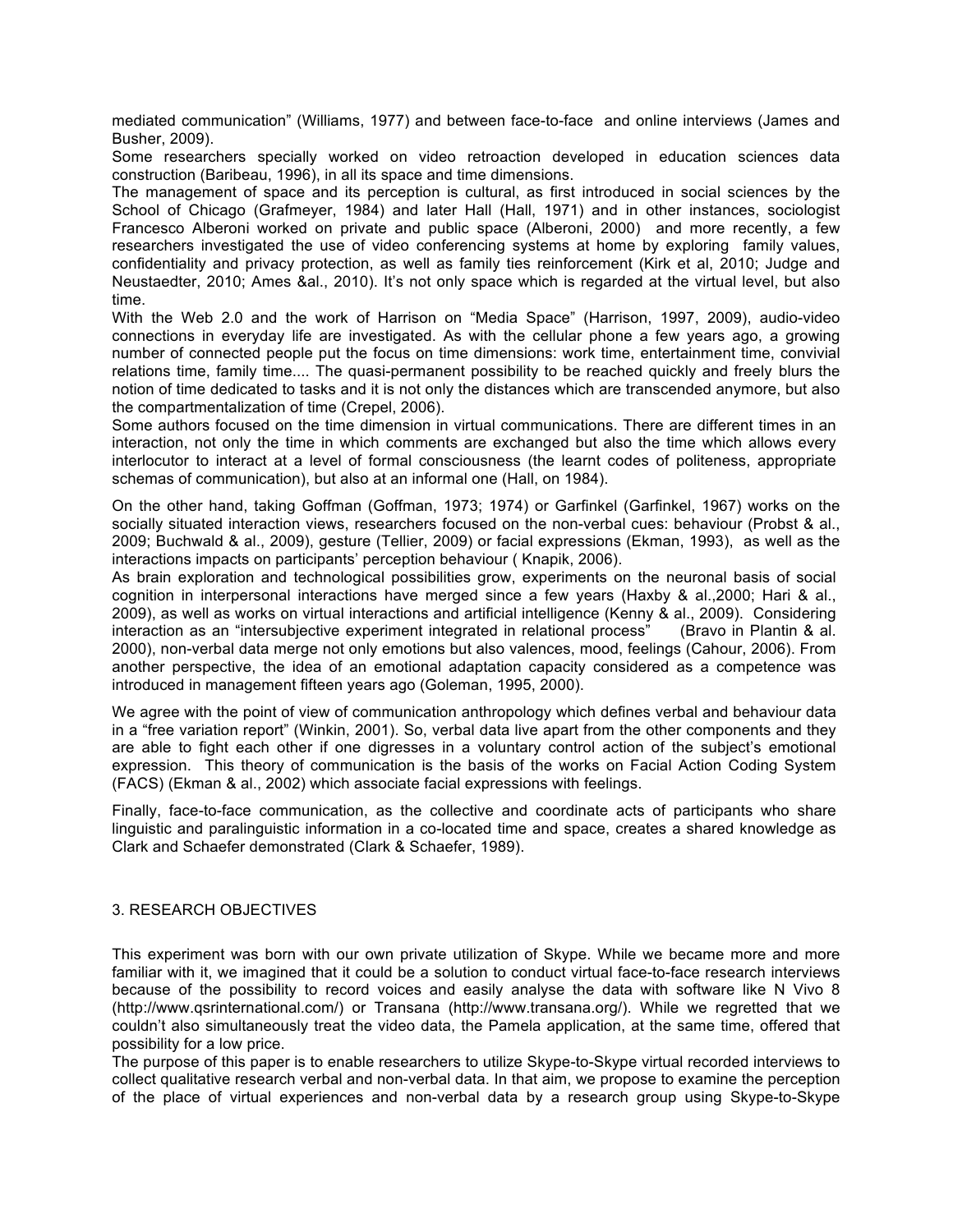recorded interviews.

We attempted to verify the processes of knowledge transfer in Skype-to-Skype versus face-to-face interviews and the question we asked was: Could virtual video interviews be scientifically valid and reliable measure instrument to conduct management research?

In the subsequent literature review, two principal axes emerged: virtual experiments and the place of nonverbal data.

Contrary to quantitative research, the qualitative research instruments change and do not remain stable, and the researcher decides to utilise one data collection method, with or without changing the observation conditions, and because man is fallible, he introduces bias (Miles, Huberman, 2003). In this research, we also propose to examine this method from a bias analysis standpoint; what bias it introduces, what it removes.

## 2.1 Conceptual design

This study investigates the interactions developed in Skype-to-Skype interviews instead of face-to-face research interviews.

As the interaction literature has suggested, and with the existence of this media space, we propose to investigate mediated research interactions specifically in virtual Skype-to-Skype interview situations. This study takes a multimodal approach based on the interviewer's experiential report. Media Space is considered as a virtual experience: in technological, space and time dimensions. A Skype-to-Skype research interview is more than a face-to-face research interview. In fact, recorded audio and video data could be studied exactly with the same material. The recorded interview is a mirror of what it was in reality. Non-verbal data are visible and don't depend on the interviewer's sparse notes nor his memories. As showed in the literature review, this study is built from a dichotomy scheme: Virtual experience and non-verbal experience. The virtual experience deals with technology, trust and synchronic and diachronic dimensions.

The non-verbal experience will consider the interaction in its social entirety.

#### 3. EMPIRICAL RESEARCH

# 3.1 Methodology

We investigated a new tool for data collection in qualitative research and simultaneously, for the participants, a new interaction between interviewers and interviewees. We chose to study the impressions of the researchers/ interviewers in this experiential laboratory in a focus group. A focus group (Morgan, 1997) is adapted for a population homogeneous in its cultural and social dimensions. Even though researchers came from different horizons, we considered that PhD students represent a particular and homogeneous social group. Skype is a networked application, and in accord with the literature, we considered it like a product. A focus group is a useful tool in the case where it will be linked with further research through individual interviews. It stimulates the interventions and participants' creativity, and can be used "to define manipulations of independent variables" (ibid: 28)

We asked PhD students to use Skype to realize focused interviews with a guide built for the research question about motivation of the choice of alternative modes of transportation. The population must be composed of students and academic members of universities all around the world, and interviews could be realised in the language of their choice. In the same week after the experiment, in order to collect different perceptions, we organised an audio and video recorded focus group of one hour and a half. The group was composed of four men and one woman, from 25 to 45 years old; two of them had used Skype before to connect with friends and family abroad.

The focus group was conducted in French and we used participant's translated sentences in italic to illustrate our words.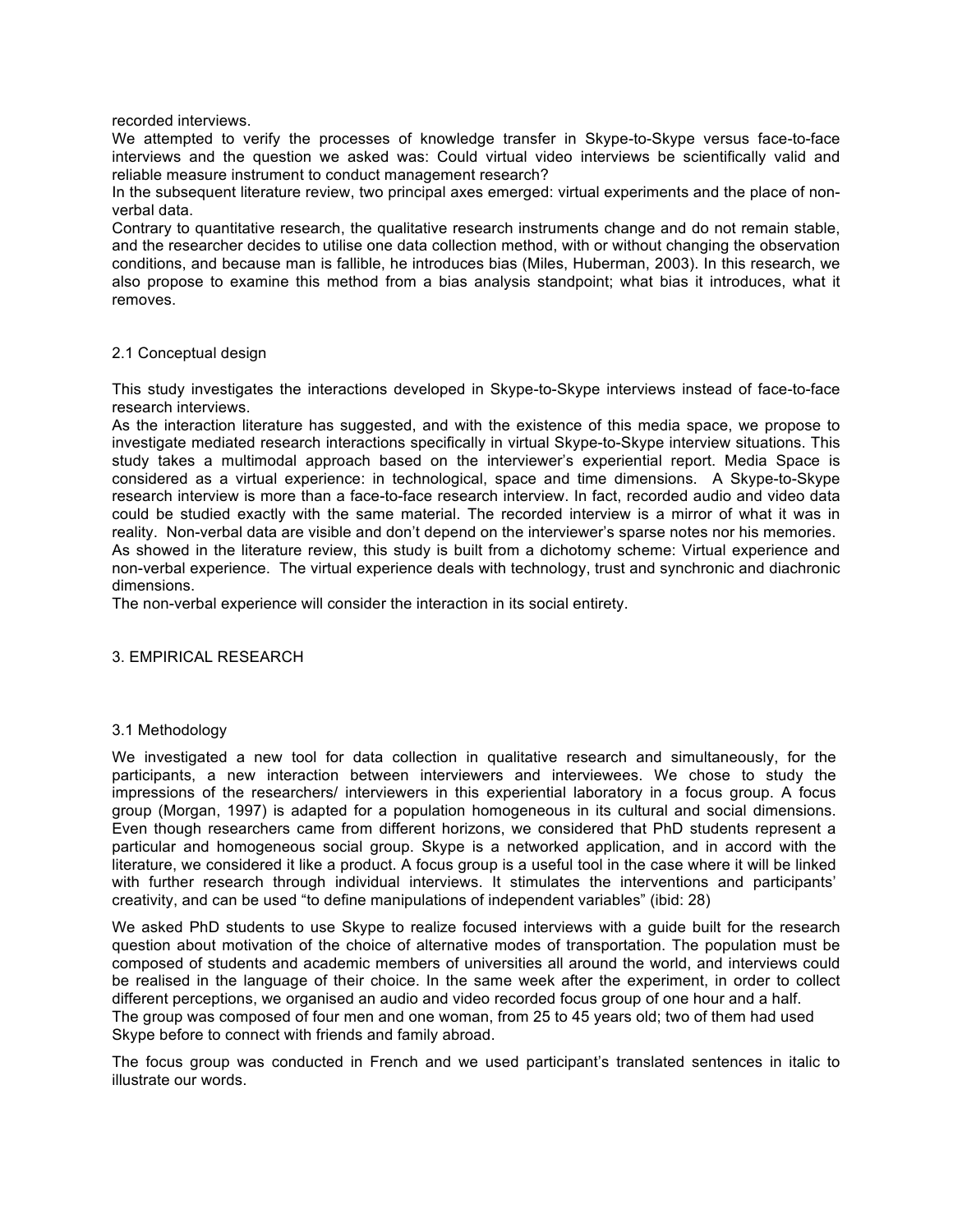## 3.2 Result analysis

## *3.2.1 Virtual experience and technology*

The technological installation experiment, at first, created some fears on both sides, for the researchers, who were unfamiliar with it, even though they could learn and practice during a workshop we organised to install and use Skype and Pamela, and the interviewed contacts that has to follow the researchers' directives for Skype installation and account creation. This point was the major preoccupation at the beginning of the virtual experience.

As noted by a participant: "*I asked people I have known quite well since a few years to make the experiment, ... two people had some difficulties to install it... technological preoccupation first , but they made a good installation, it worked well and they didn't need to worry anymore*"

That was reinforced by another participant's intervention: "*At first sight, they were not [comfortable with] Skype, it was the first time, for me too, for them too... But, in my idea, they found it interesting because we spoke later."*

This point introduces the technology adoption process by users and the decrease of mistrust by as the frequent use of this novelty becomes commonplace (Mirvis & al., 1991).

Through VoIP, a particular protocol, it generates trust to the Skype community members, trust which is different from the trust granted to a server, an existing machine within a company using it to redirect data but also having the possibility of storing them, and of redrawing their origin and destination. But, a new Video Skype user usually will be unacquainted to this argument. In this case, trust is inside all interrelations but the users are only aware of it insofar as it concerns human interrelations.

## *3.2.2 Virtual experience and trust*

By trust, we mean that the focus is on the researcher's capability to first build a relation of trust with the participant within the virtual interaction.

The exercise, depending of "*the researcher's maestri*", seems to create, at the beginning, a real bond of trust that can condition the quality of the interview in a favourable way. The fear of the unknown pushes the researcher to win the contact's trust: "*it's like I'm in front of you, the web camera is just to be able to see us together through a computer screen to make the thing more fun, and you can relax".*

However, physical presence seems to be important in trust construction between interviewer and interviewee for our participants who proposed to "*meet people a first time in face-to-face to build trust link and eventually explain Skype and afterwards make an interview with Skype".*

*3.2.3 Diachronic and synchronic dimensions*

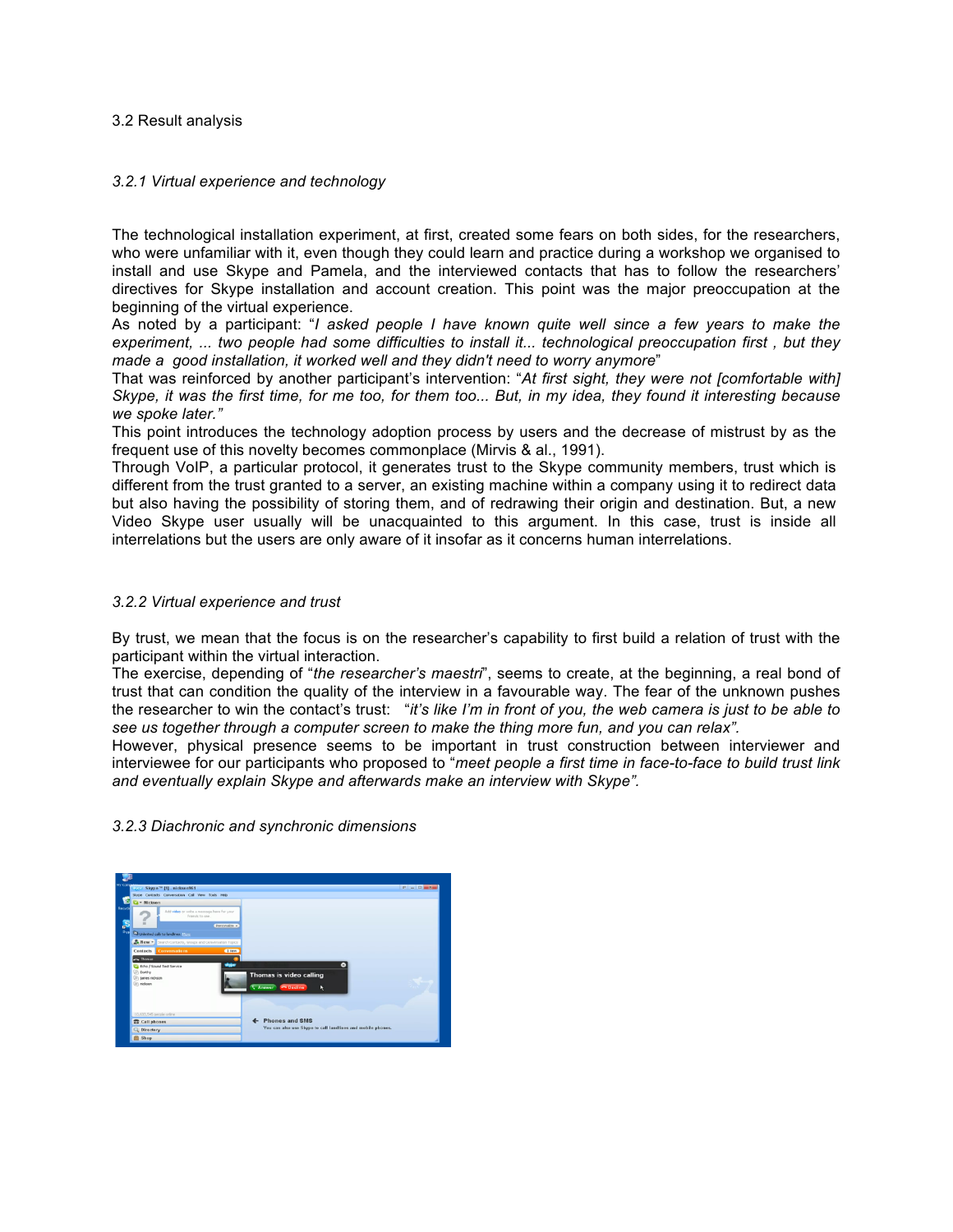The capacity "to move" virtually corresponds to the ability to "be" here and somewhere else at the same time. The double mind is not without arousing questions. The notion of space strongly occurred to the participants. The fact of being able to lead an interview with an interlocutor located thousands of miles away is a freedom which was noted as a release of physical and economic constraints. However, the most notable remarks did not concern localisation, but more computer frame space.

The distance between public and private place gave rise to a debate concerning cultural personal space. Indeed, most of the interviews granted by our participants were from the interviewee's home, which allowed seeing their family, even their friends, and their close relations interacting with them during the interview. "*I have the impression that it is a conversation which I have made, not a research interview ....Because he [the interviewee] is in his family frame, you too in your frame".* The difference between public and private space was not raised, the space being limited to the screen in reality, but research interview needs to be socially situated. Private and business '*frames'* are delimited and different. There's a frame 'space and different spaces into the frame.

Frame is the interview's room. People want to see each other and when one is out of the frame the other made remarks. *– "During the interview, when I casted down my eyes to write notes, people stopped speaking and I told, Yeh, I listen to you but I take notes ... Yes but..... so I put my notes and looked at the camera but then I say to me I have to take notes because she spoke to me and I ... Which next question I will ask her, in relation of that she told me ... I found this difficult"*. The screen is also a space inside and out. Inside is the 'interview's room', the interrelation space. People are inside the relation. But the screen also is a desk and is useful in this way; it's also a personnel space. Some of the participants 'cut' the screen desk in two parts: personal and Skype communication window. – "*I put on left three questions and on right, Skype".*

At the same time, people are inside and out. This is what we called a double mind; different spaces in a same time.

Time is first viewed as a quantity. Most interviewees agreed with the experiment because with Skype, it was possible to grant the interview after their work day, when they're at home, in the family space and time. Considered as "*a facilitating factor"*, the gain of time gifted by Skype interviewing method is an advantage to decide interviewee to give an appointment and for interview agreement. Adaptation capacities and flexibility are necessary while interviewee's times cross in a busy planning and "*it will be easier to persuade people to use Skype"*. As Skype in human resources management become usual, especially for recruitment, time gain on travelling touch space dimension. Mediated interrelations not really push away physical frontiers but offer a virtual place in which making links take time in virtual space and gain moving time in real space. The real space where a manager prefers distance interview because [people] "*don't come to mobilize physically him in his office during one hour of time".*

*Time is also the interview's time and it's 'length appear is important'.* Focus group participants declared to be unable to use Skype for a long interview '*for the ergonomic and the comfort of each part'.*

#### *3.2.4 Confidentiality*

Recorded virtual conversations are still not common practices and raise the problem of confidentiality. In Skype-to-Skype, the Pamela application asks the interlocutor to agree on the recording of the conversation. But even though the interviewee gave their consent, they asked questions about the recorded interviews later; '*Yes, but where this recording will go? Video and audio because there, I feel myself a little bit uncomfortable with what I want to share, especially when I give some opinions not really politically correct, what are you going to do with this? The idea of confidentiality of the recording was put in question.'*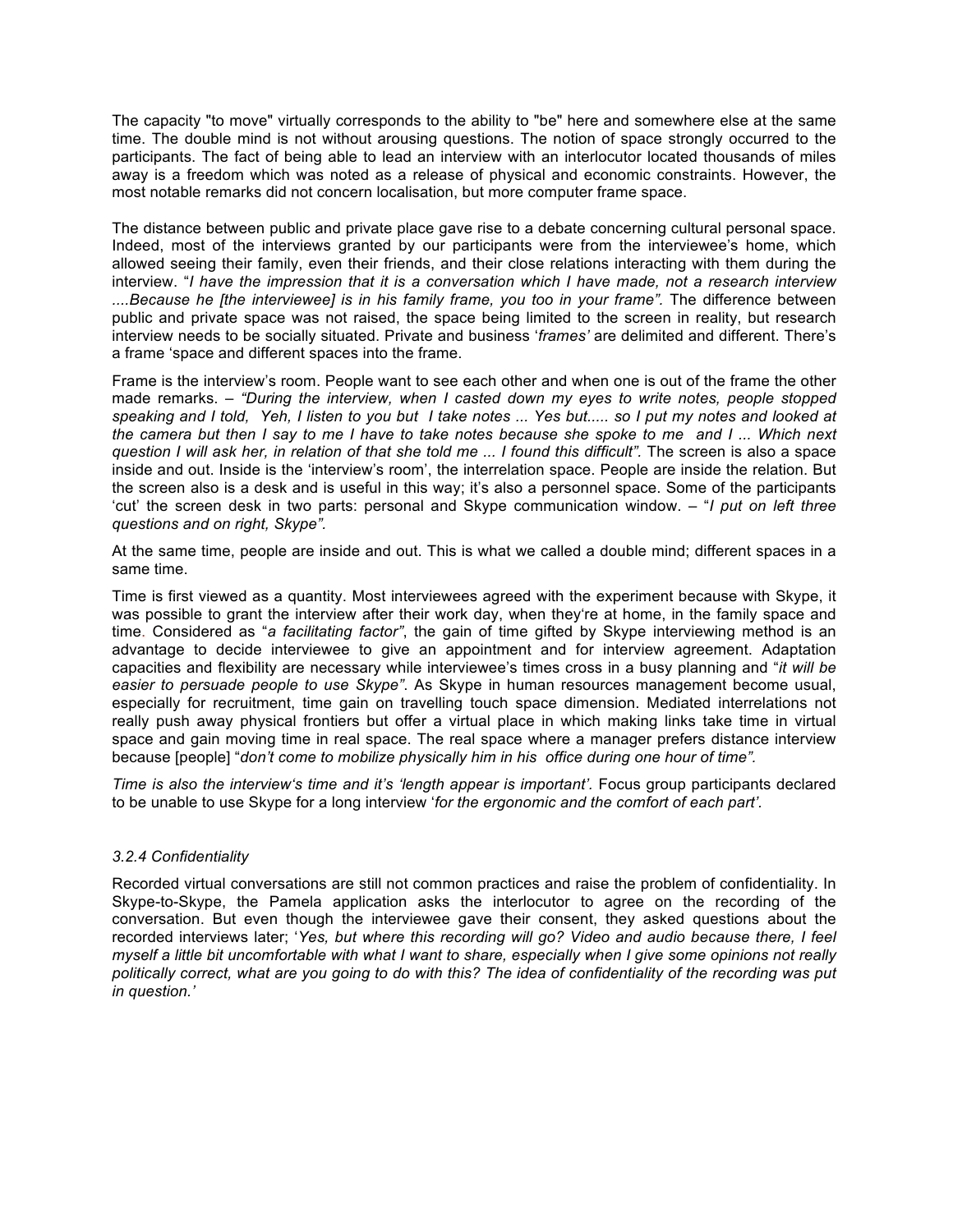# *3.2.5 Non verbal Data*



The importance of the researcher's role in the interaction has to be noted (Goffman, 1967) but also, in the present experiment, the fact that in this virtual interaction by Skype, each person can see the other on his screen and also himself simultaneously. The fact of seeing his interlocutor and of seeing himself also on the screen is seen as a challenge by the participants who look at their faces instead of looking at their interlocutor's face: "I *amused myself* ".



This point seems to make a fragmentation of the synchronisation for the interviewer who surprised himself by looking at his own face instead of at his interlocutor's. The ability to control themselves, especially the correction of facial expressions and attention given to their non-verbal communication is strongly noted by the focus participants as a source of perturbation in their attention to the interviewed. This is identified as the participants' first surprise, and appears to them as « *a distraction which could be cured* ". The researcher, in this type of interview, uses his past experience to reinvest the acquired knowledge regarding the new situations (Hall, 1971:88-89).

Difficulties in seeing quite clearly the interviewee's face in one Pamela recording is noted like a major problem by one researcher. In fact, lighting and sonority control are the first steps to be done, requiring the participation of the interviewee at a high level and the interviewer's qualities to guide these technical adjustments.

First, this interview method troubled the interviewee: "*The data wealth, verbal and non-verbal, the fact that we can keep together audio and video, for me it's a wealth, but my face-to-face, that was disturbing to them a little bit'* and also for the researcher*: 'I was not used to seeing me and seeing us and then, I*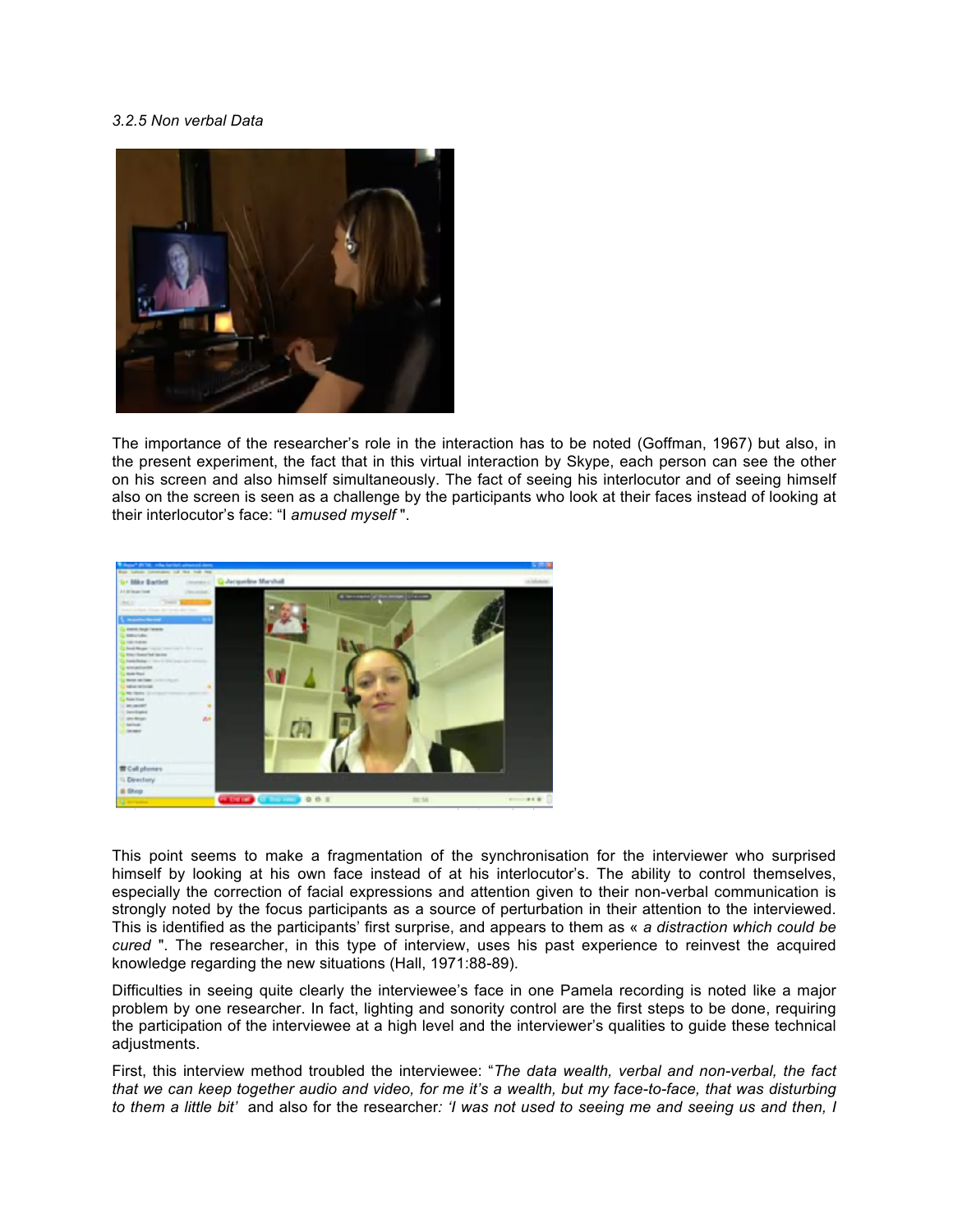*look at me and put more emphasis and attention on my non verbal and listen less to what they say, so, well... that, that is an element that has called me at the first beginning.'*



In a mediated interview by Skype, the eyes look at the middle of the screen where it's possible to see the interviewee's face. The eyes are always turned toward a point under the line of natural glance. Neither the interviewee nor the interviewer ever glances at each other. For that, they would need to look directly in the camera's lens, which is not comfortable because of the led light of the webcam.

Non-verbal communication, which is used naturally in a face-to-face interview can't be used there in the same way. Skype-to-Skype interviews need another behavior decoding.

# 4. CONCLUSION

#### 4.1 Contributions

This new data collection data method is studied for the first time, to our knowledge.

The researcher, by his position, dominated or dominant (Pinçon and Pinçon-Charlot, 2009), can introduce bias (Roussel and Wacheux, 2005) in the conversations he encounters, these biases are not necessarily considered in the research communication results (Baribeau, 2007).

The research diary is used by researchers to define survey bias. In Skype-to-Skype interviews, Pamela records the face and gestures of the two participants, interviewer as well as interviewee.

So, we suggest, as a contribution, to examine how this data collection method emphasize bias introduced by the interviewer and how Pamela recorded video data can be used to codify the diary of the research in a way to control the interview process and find bias eventually introduced by the interviewer.

No participant noted the possibility to of using this method to build the research diary in the way it could be used to control the interview process and find bias eventually introduced by the interviewer.

So, we introduced the idea of the research diary at the end of the experiment session.

A growing interest in the video data recorded appeared with the intention of using it in the diary, albeit weakly. There was first, one long minute of total silence. Off the record, when we asked to the participants what the importance of the diary was, for us. For those who declared using it, they marked a moderate interest. For the others, they eluded the subject.

However, the researchers who participated to this experiment all agree that Skype interviewing method is valid at their point of view, and that they will use it in their future researches, with other methods of data collection and in particular mixing Skype-to-Skype with face-to-face interviewing.

#### 4.2 Limitations and future research directions

Mixing different spaces and times, Skype-to-Skype research interviews oblige meeting people to create a virtual and artificial space and time. Questions about this new ' media dimension' merge and as we noted in this paper, technology changes human social interrelations. Future researches in social sciences are necessary to study this change in depth.

Skype is a faithful help to construct the research diary because the interviewer's non-verbal behaviour can also be recorded by Pamela simultaneously with the interviewee's behaviour.

Also, the gain of time in training has to be noted; with Skype, the interview can be conducted by the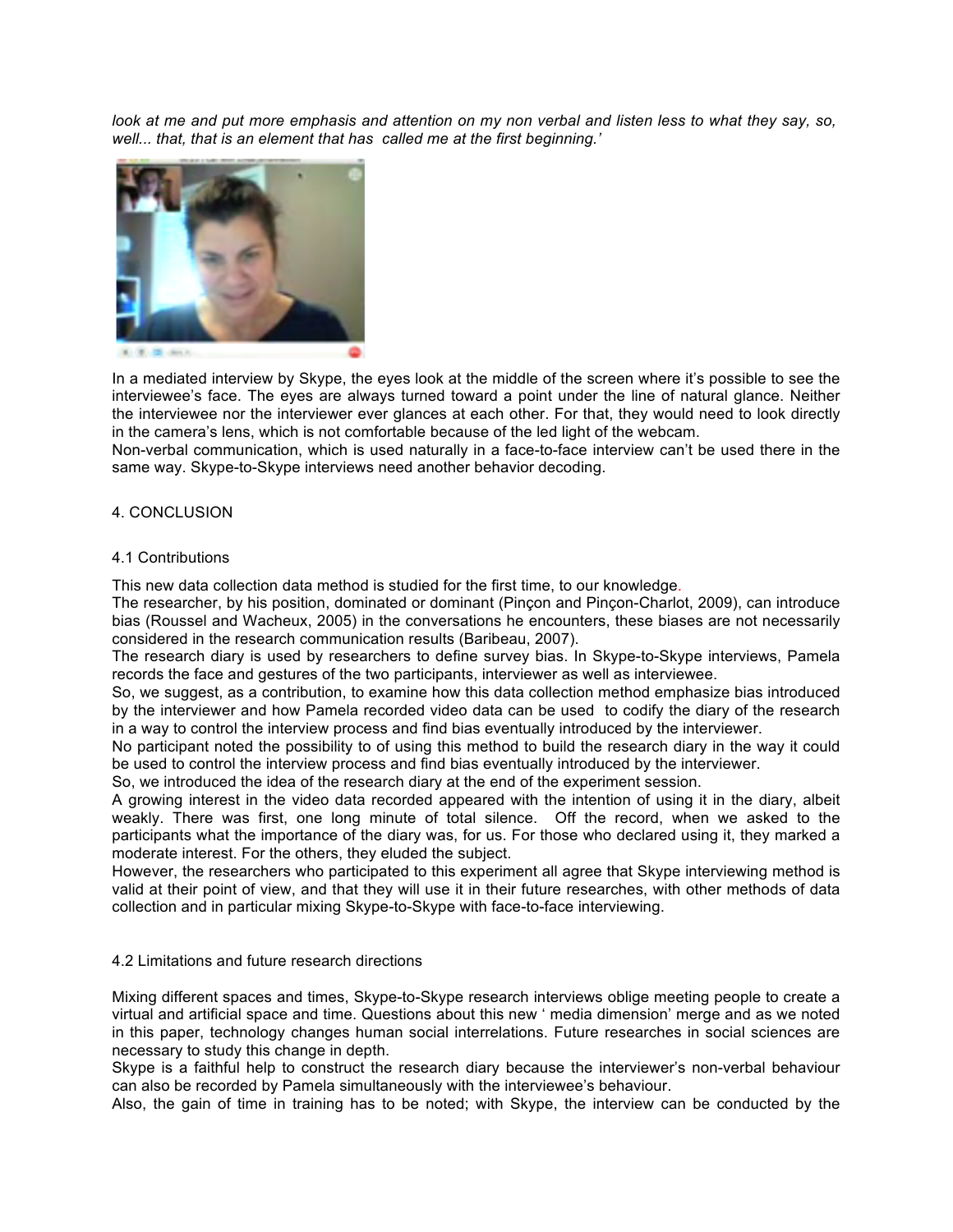researcher himself, so the step of training the interviewers is not necessary; it's a gain of time and control. On the other hand, if it's not the case, control by random tests is a good way to test the interviewer. As says Hine (Hine, 2005 : 246), we advance that 'this air of innovation and anxiety is a valuable asset that Internet research can build on and sustain, in order to maximize the potential for reflexive thinking about social science that it offers'.

## **References**

Alberoni, F. (2000) *Vie publique et vie privée,* Paris: Pocket.

Ames, M.G., Go, J., Jofish, J.K. and Sparsojevic, M. (2010) 'Making Love in the Network Closet: The benefits and Work of Family Videochat', *CSCW2010,* February 6-10, 2010, Savannah, Georgia, USA.

Aubergé, V. (2002) *Prosodie et émotions,* Grenoble : Institut de la Communication Parlée. UMR CNRS 5009. INPG/Université Stendhal.

Baribeau, C. (1996) 'La rétroaction vidéo et la construction des données', *Revue des sciences de l'éducation*, vol. 22, N° 3, 1996, p. 577-598.

Buchwald,D., Schantz-Laursen, B., Delmar,C. (2009) 'Video Diary Data Collection in Research with Children: An Alternative Method', *International Journal of Qualitative Methods*[ Electronic] 2009,vol.8, N° 1,pp.12-20,Available: https://ejournals.library.ualberta.ca/index.php/IJQM/article/viewFile/5126/5194[10 Jan 2010]

Cahour, B., (2006) 'Les affects en situation d'interaction coopérative: proposition méthodologique', *Le Travail Humain,* PUF, Vol.69, N° 4, pp. 379-400.

Clark, H.H. and Schaefer, E.F. (1989) 'Contributing to discourse' *Cognitive Science*, Vol.13, pp. 259–294, 1989.

Cosnier, J. and Huyghues-Despointes, S. (2000) 'Les mimiques du créateur ou l'auto-références des représentations affectives', in Plantin,C. , Doury,M. and TraversV. ,*Les émotions dans les interactions* , Lyons: Presses Universitaires de Lyon, pp.157-168.

Crepel, M. (2006) 'Diversité des usages de Skype chez les jeunes âgés de 20 à 30 ans : La VOIP comme nouveau dispositif de collaboration et de gestion des réseaux de sociabilité', Étude réalisée de Janvier à Mars 2006 dans le cadre du programme :« *Innovations Ascendantes* », VECAM, SUSI- France Telecom R&D.

Dillman, Don A. (1978) *Mail and telephone surveys: The total design method,* New York: Wiley.

Ekman, P., Friesen,W. V. and Hager, J. C.(2002) '*Facial* Action Coding System: The manual*'*, *Research Nexus division of Network Information Research Corporation, Salt Lake City, 2002.* 

Ekman,P. (1993) 'Facial Expressions and Emotions', *American psychologist,* vol.48, N° 4, pp.376-379.

Hari, R. and Kujala, V. (2009) 'Brain Basis of Human Social Interaction: From Concepts to Brain Imaging', Physiological Review, Vol. 89, pp.453-479.

Harrison, S., Bly, S., Anderson, S. and Minneman, S. (1997) 'The media space' In K. Finn, A Sellen, and S. Wilbur (eds) *Video-mediated Communication,* 1997. Lawrence Erlbaum, Mahwah, NJ, pp. 273-300.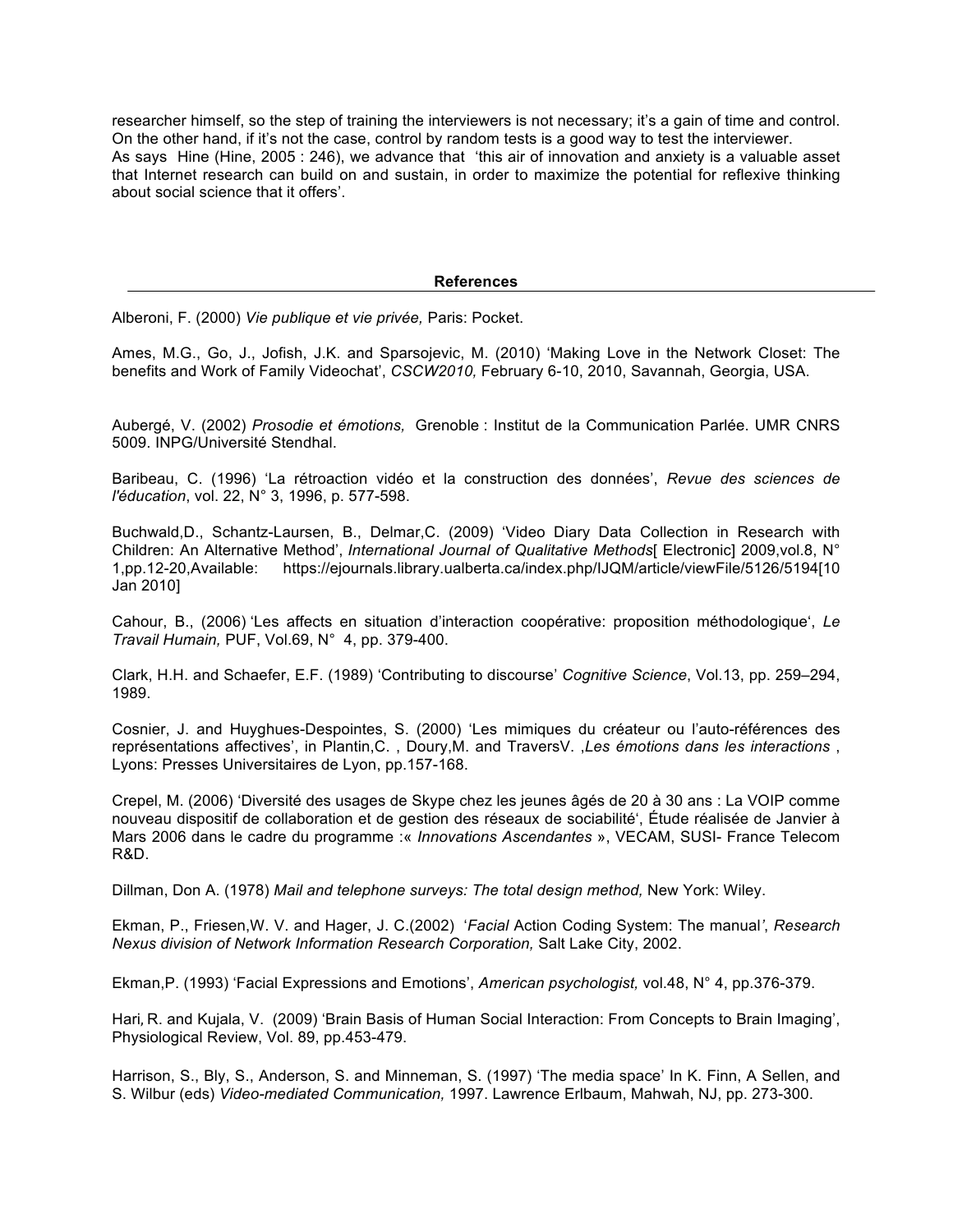Harrison, S. (2009) *Media Space 20+ years of Mediated Life,* Computer supported cooperative work, London: Springer, pp.1-16.

Haxby, J., Hoffman, E.A. and Gobbini, I. (2000) 'The distributed human neural system for face perception', Trends in Cognitive Sciences, Vol.4, N° 6, June 2000.

Goffman, Erving, (1973) *La mise en scène de la vie quotidienne*, Paris, Éditions de Minuit.

Goffman, Erving, (1974) *Les Rites d'interaction*, Paris, Éditions de Minuit.

Garkinkel, H. (1967) *Studies in Ethnomethodology*, Englewood Cliffs, NJ: Prentice-Hall, 1967.

Granovetter, M. S. (1973) 'The Strength of Weak Ties*', American Journal of Sociology*, vol.78 N° 6,1360.

Grafmeyer, Y. (1984) *L'École de Chicago,* Paris: Éditions Aubier.

Goleman, D. (1999) *L'intelligence émotionnelle*, T.2, Paris: Laffont.

Goleman, D. (2000) 'Leadership Styles that get Results', *Harvard Business Review*, March- April.

Hall, Edward,T. (1971) *La dimension cachée*, Paris: Édition du Seuil,, 88-99.

Hall,Edward, T.,(1984) *Le langage silencieux* , Paris: Édition du Seuil, 92-94.

Hay-Gibson, N. V. (2009) 'Interviews via VoIP: Benefits and Disadvantages within a PhD study of SMEs', *Library and Information Research*, vol. 33, N° 105, 2009.

Hine, C. (2005) 'Internet research and the sociology of cyber-social-scientific knowledge' *The Information Society*, Vol. 21,pp. 239-248.

Holtz, S. (2005) 'Cutting the cost of calls with Skype *'*, *Strategic Communication Management*, December 1, 2005.

James, N. and Busher, H. (2009) *Online Interviewing,* London: Sage.

Judge,T. K. and Neustaedter, C. (2010) 'Sharing Conversation and Sharing Life', *CHI 2010,* April 10-15, 2010, Atlanta, Georgia, USA.

Kenny, P., Parsons, T. and Rizzo A. (2009) 'Human Computer Interaction in Virtual Standardized Patient Systems', *Human-Computer Interaction,* Vol.4, pp. 514-523.

Kirk, D., Sellen, A. and Cao, X. (2010) 'Home Video Communication: Mediating Closeness', *CSCW 2010,*  February 6–10, 2010, Savannah, Georgia, USA.

Lipovetsky, G. and Serroy, J. (2008) *La Culture-monde*, Paris: Odile Jacob.

Lin, S. , Tai, W. and Fang, K. (2008) 'A schema change of Skype users in user intention and social behaviour' - ICACT, February. 17- 20, 2008, 2199- 2204.

McLuhan,M. (1964) *Understanding Media,* New York: McGraw-Hill Book Company.

Miles, M.B. and Huberman, A.M. (2003) *Analyse des données qualitatives*, 2<sup>nd</sup> edition, Bruxelles : de